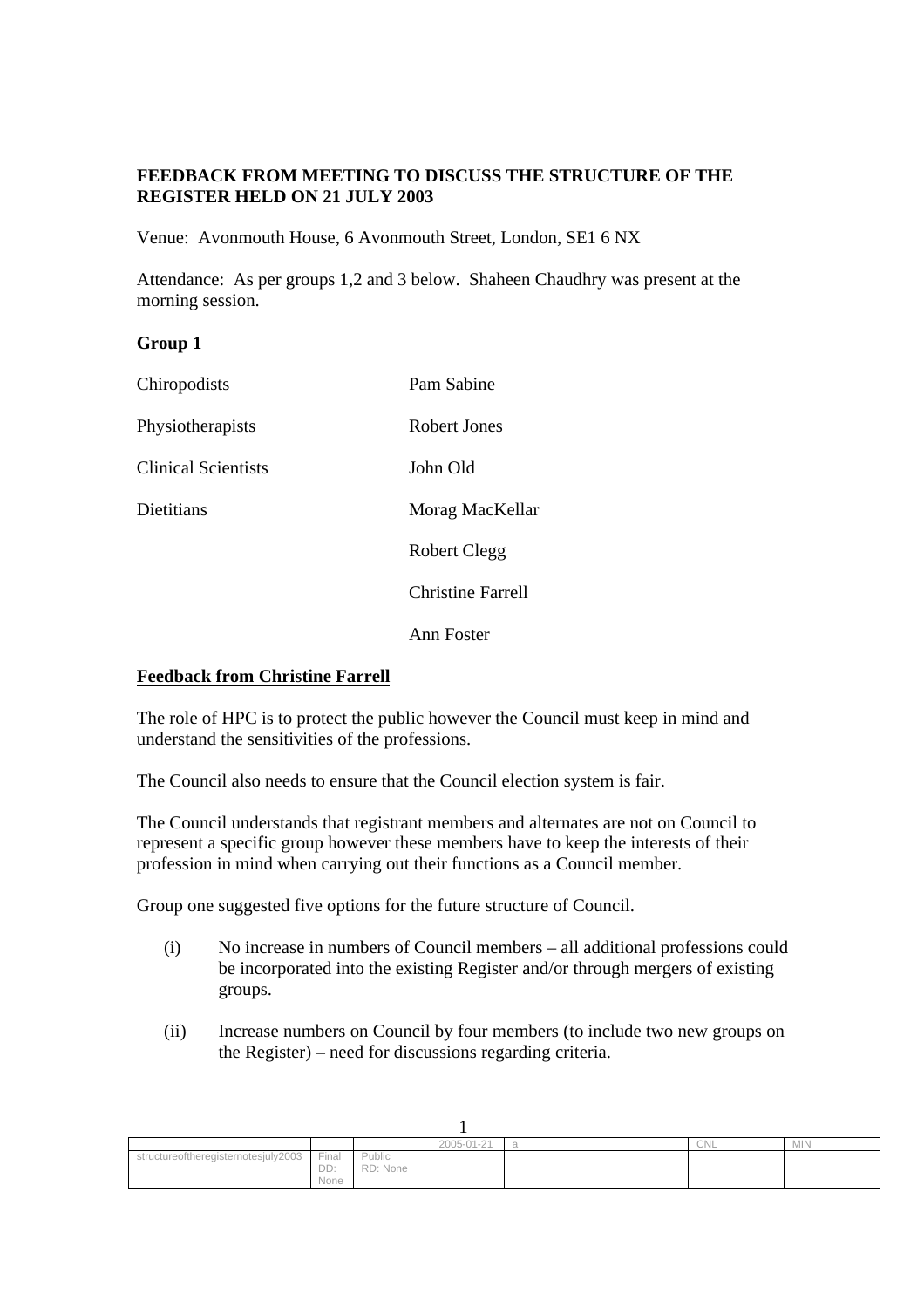- (iii) Create four generic categories for existing and new groups)
	- (i) Scientists/therapists(to be defined)
	- (ii) Technologists (to be defined)
	- (iii) Technicians(to be defined)
	- (iv) Assistants (to be defined)
- (v) Create another Council to deal with those professions we cannot include on Register. (e.g. for complementary therapists and assistants. DoH suggestion based on current DoH work on Human Resources working party-to report 2004)
- (vi) Existing Register plus 4 categories put new professions into these additional categories

| Group 2<br>Orthoptists                                                | <b>Helen Davis</b> |
|-----------------------------------------------------------------------|--------------------|
| <b>Medical Laboratory</b><br><b>Technician (Biomedical Scientist)</b> | Neil Willis        |
| <b>Occupational Therapists</b>                                        | Mary Crawford      |
| Radiographers                                                         | Rosemary Klem      |
|                                                                       | <b>Tony Hazell</b> |
|                                                                       | Colin Lea          |
|                                                                       | Jacqueline Stark   |

## **Feedback from Mary Crawford**

The structure of the Register has to be dealt with by the creation of a long-term strategy.

In the long-term Council could grow to a maximum of 31 members.

There would be an incremental approach to increasing the size of Council. And altering the register over time opt accommodate new professions

|                                  |                      |                    | 2005-01-21 | CNL | <b>MIN</b> |
|----------------------------------|----------------------|--------------------|------------|-----|------------|
| intureoftheregisternotesjuly2003 | Final<br>DD:<br>None | Public<br>RD: None |            |     |            |

 $\Delta$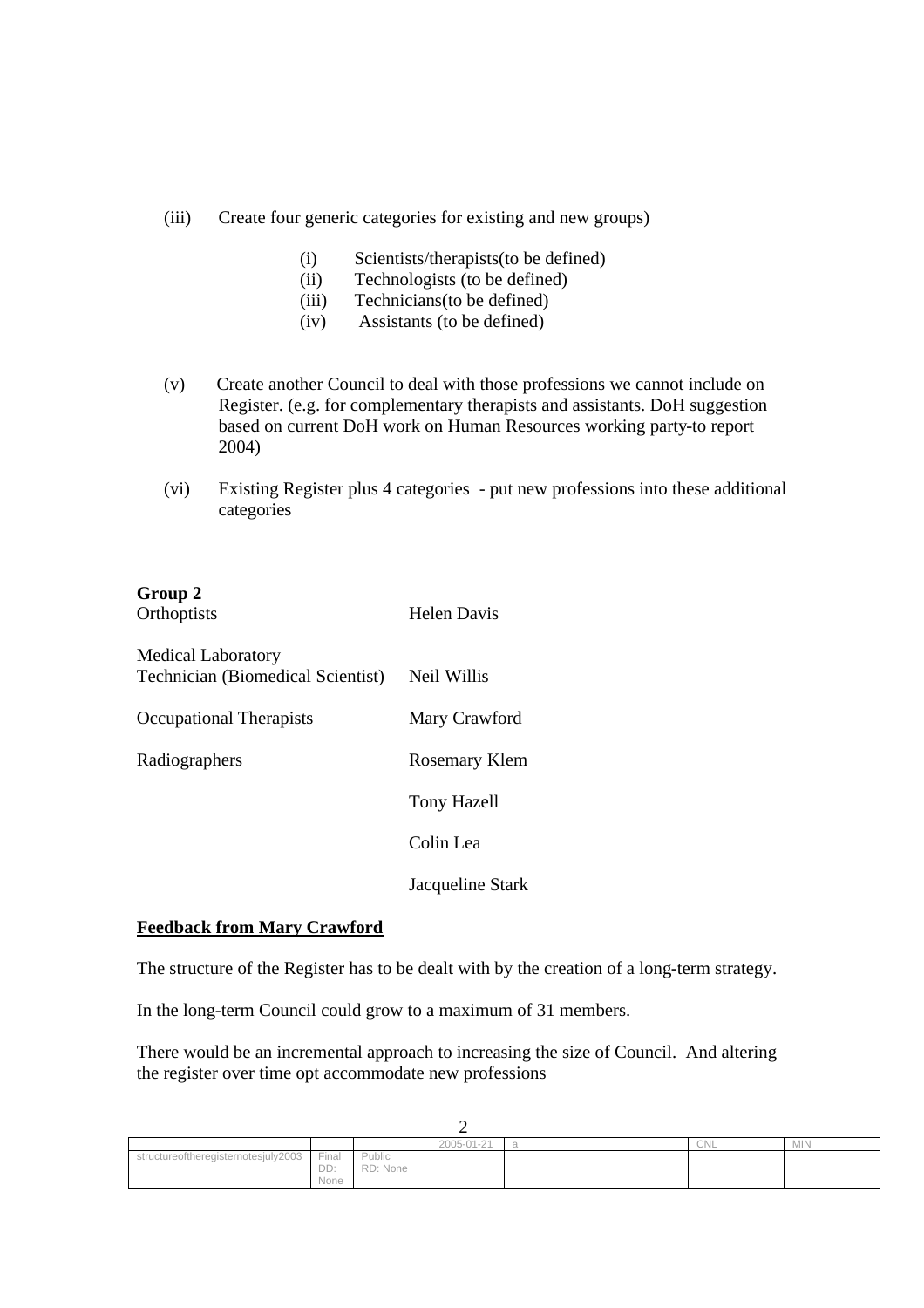The 12 registrant members should remain as at present with the addition of a registrant and alternate member for the Applied Psychologists and the Operating Department Practitioners. One spare seat could remain for an unnamed profession or professions; if possible this would remain unallocated.

In the longer term all professions would become part of four groups. The merging or removal of some registrant places on Council would ensure that Council will grow to a maximum of 15 or less registrant members.

- (i) Healthcare Scientist;
- (ii) (ii) Healthcare Therapist;
- (iii) (iii) Psychotherapist (y) practitioners
- (iv) Perioperative care

|                                     |                      |                    | --         |     |            |
|-------------------------------------|----------------------|--------------------|------------|-----|------------|
|                                     |                      |                    | 2005-01-21 | CNL | <b>MIN</b> |
| structureoftheregisternotesjuly2003 | Final<br>DD:<br>None | Public<br>RD: None |            |     |            |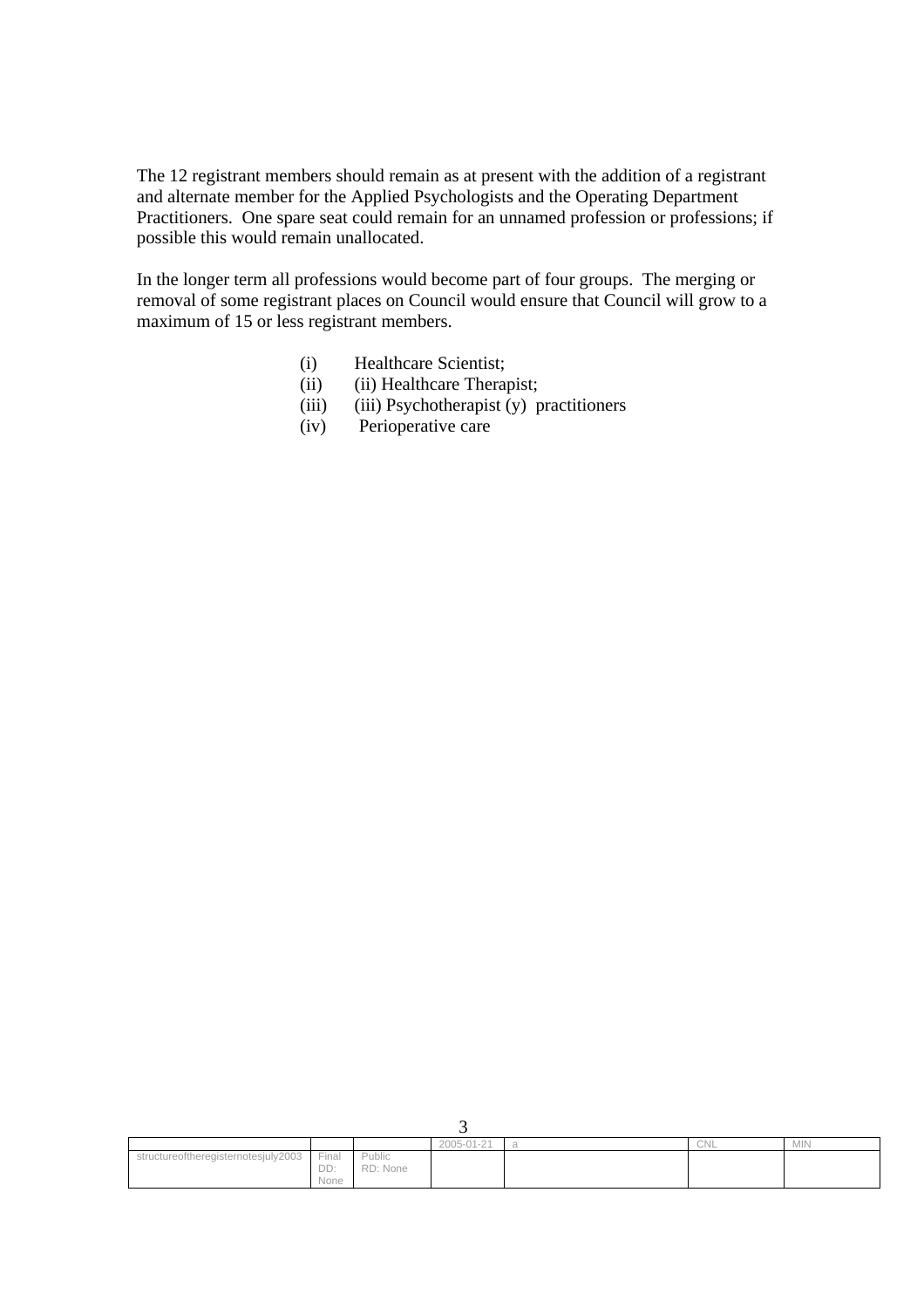# **Group 3**

| Arts Therapists                | Diane Waller      |
|--------------------------------|-------------------|
| Paramedics                     | Joanna Manning    |
| Speech and Language Therapists | Jacqueline Pearce |
|                                | John Lilleyman    |
|                                | Keith Ross        |
|                                | Barbara Stuart    |

## **Feedback from Keith Ross**

Numbers on Council must be kept between 20 and 40 members.

Whatever decisions Council takes with regard to this will be unpopular and therefore there is a need for careful communication and marketing around this issue.

#### Way Forward

In the long term we need to break the link between the membership of Council and specific professions

Create generic groups

(i)Psychologists Therapists (ii) Diagnostics (iii) Clinical Technologists (iv) Clinical Scientists (v) Clinical Imaging

In the interim the Psychologists should be given their own seat on Council and Operating Department Practitioners should become part of a generic group.

|                               |                                      |                    | 2005-01-21 | CNL | <b>MIN</b> |
|-------------------------------|--------------------------------------|--------------------|------------|-----|------------|
| ureoftheregisternotesjuly2003 | Final<br>$\sim$ $\sim$<br>レレ<br>None | Public<br>RD: None |            |     |            |